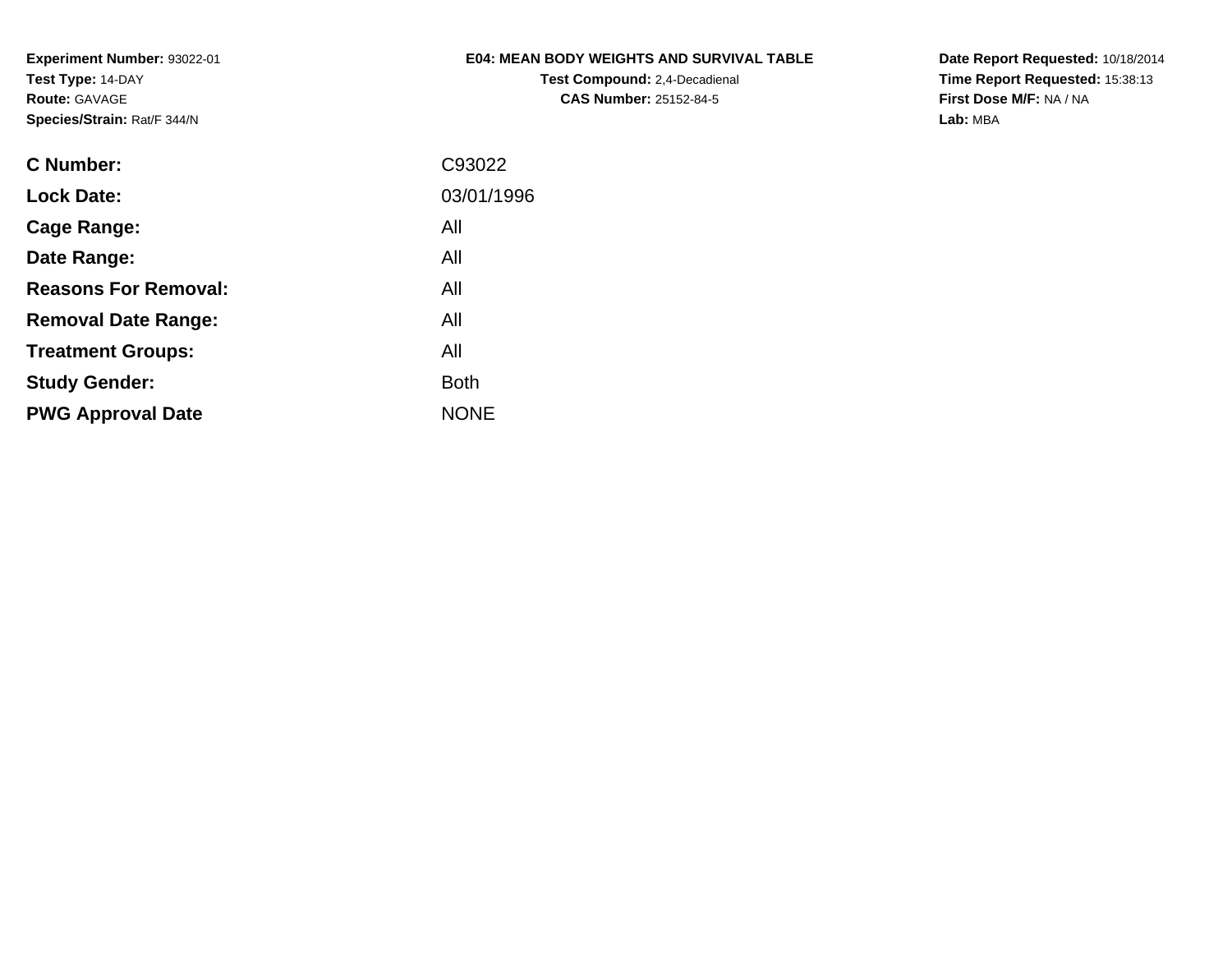#### **E04: MEAN BODY WEIGHTS AND SURVIVAL TABLE**

**Test Compound:** 2,4-Decadienal **CAS Number:** 25152-84-5

**Date Report Requested:** 10/18/2014**Time Report Requested:** 15:38:13**First Dose M/F:** NA / NA**Lab:** MBA

### **MALE**

| <b>DAY</b>         | 0.0   | <b>MG/KG</b> |       | 45.0 MG/KG  |             |       | 133.0 MG/KG         |         |       | 400.0 MG/KG         |   |
|--------------------|-------|--------------|-------|-------------|-------------|-------|---------------------|---------|-------|---------------------|---|
|                    | WT(g) | N            | WT(g) | % OF CNTL N |             |       | $WT(g)$ % OF CNTL N |         |       | $WT(g)$ % OF CNTL N |   |
|                    | 97.1  | 5            | 98.6  | 101.5       | $5^{\circ}$ | 95.5  | 98.4                | 5       | 95.1  | 97.9                | 5 |
| 8                  | 132.7 | 5            | 134.2 | 101.1       | 5           | 130.3 | 98.2                | 5       | 129.0 | 97.2                | 5 |
| 17                 | 178.6 | 5            | 184.2 |             | $5^{\circ}$ | 176.0 |                     | ∽<br>J. | 168.1 |                     |   |
| TERM<br><b>SAC</b> | 178.6 | 5            | 184.2 | 103.1       | 5           | 176.0 | 98.6                | 5       | 168.1 | 94.1                |   |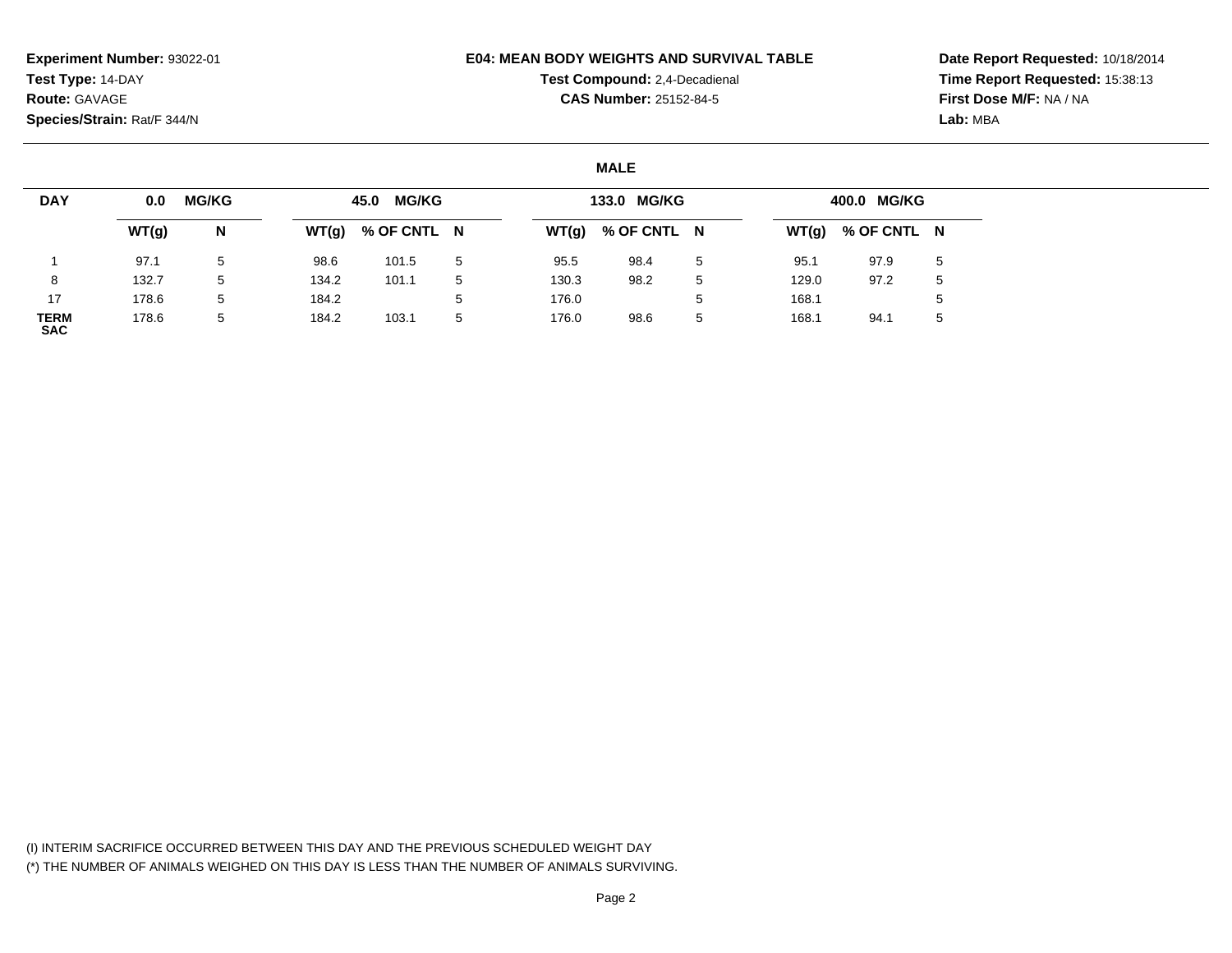## **E04: MEAN BODY WEIGHTS AND SURVIVAL TABLE**

**Test Compound:** 2,4-Decadienal **CAS Number:** 25152-84-5

#### **MALE**

| <b>DAY</b>          |       | 1200.0 MG/KG        |   |      | 3600.0 MG/KG        |   |
|---------------------|-------|---------------------|---|------|---------------------|---|
|                     |       | $WT(g)$ % OF CNTL N |   |      | $WT(g)$ % OF CNTL N |   |
|                     | 96.8  | 99.6                | 5 | 94.5 | 97.3                | 5 |
| 8                   | 113.5 | 85.5                | 5 |      |                     |   |
| 17                  | 139.6 |                     | 5 |      |                     |   |
| <b>TERM</b><br>0.80 | 139.6 | 78.1                | 5 |      |                     |   |

**SAC**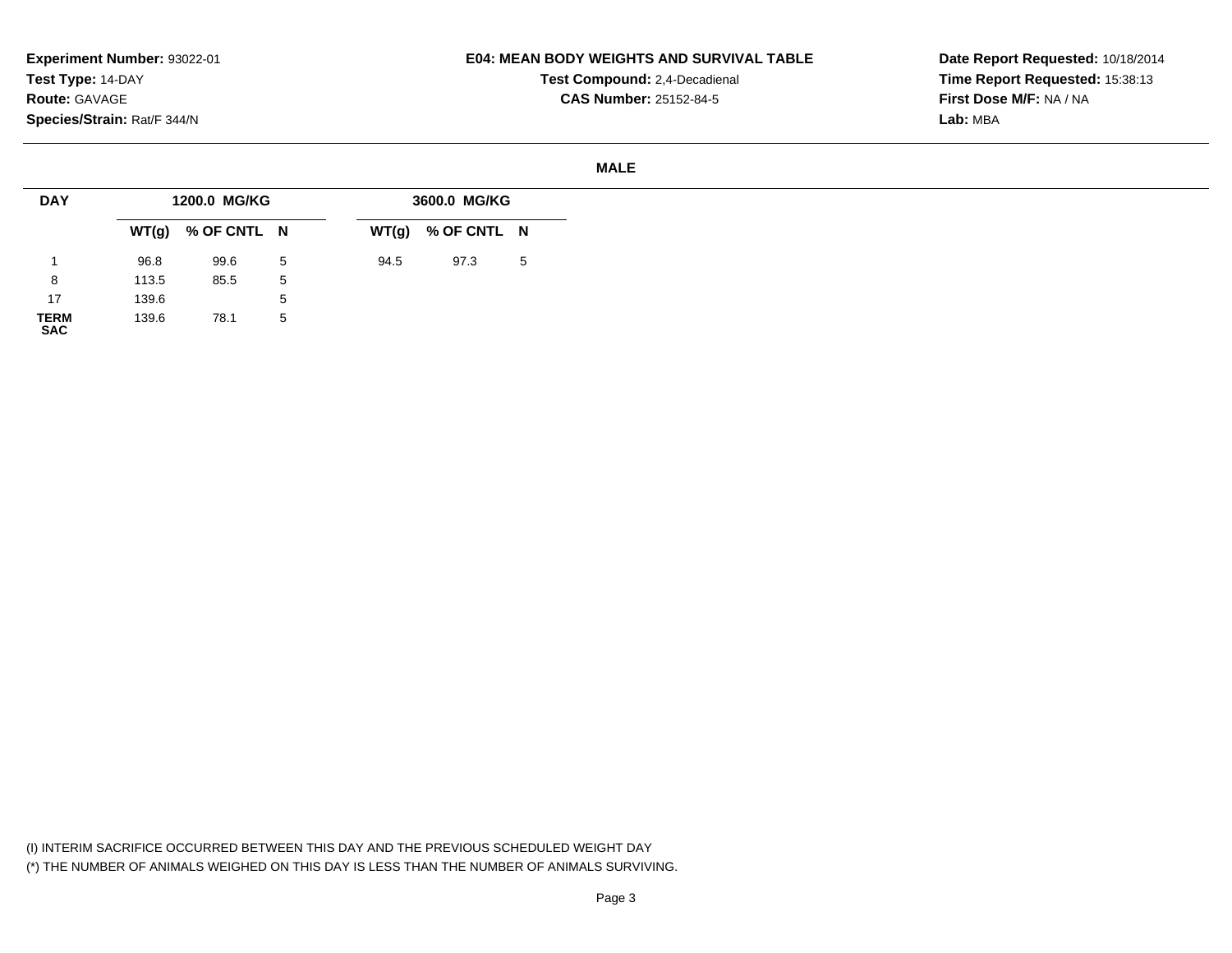## **E04: MEAN BODY WEIGHTS AND SURVIVAL TABLE**

**Test Compound:** 2,4-Decadienal **CAS Number:** 25152-84-5

\*\*\*END OF MALE DATA\*\*\*

**Date Report Requested:** 10/18/2014**Time Report Requested:** 15:38:13**First Dose M/F:** NA / NA**Lab:** MBA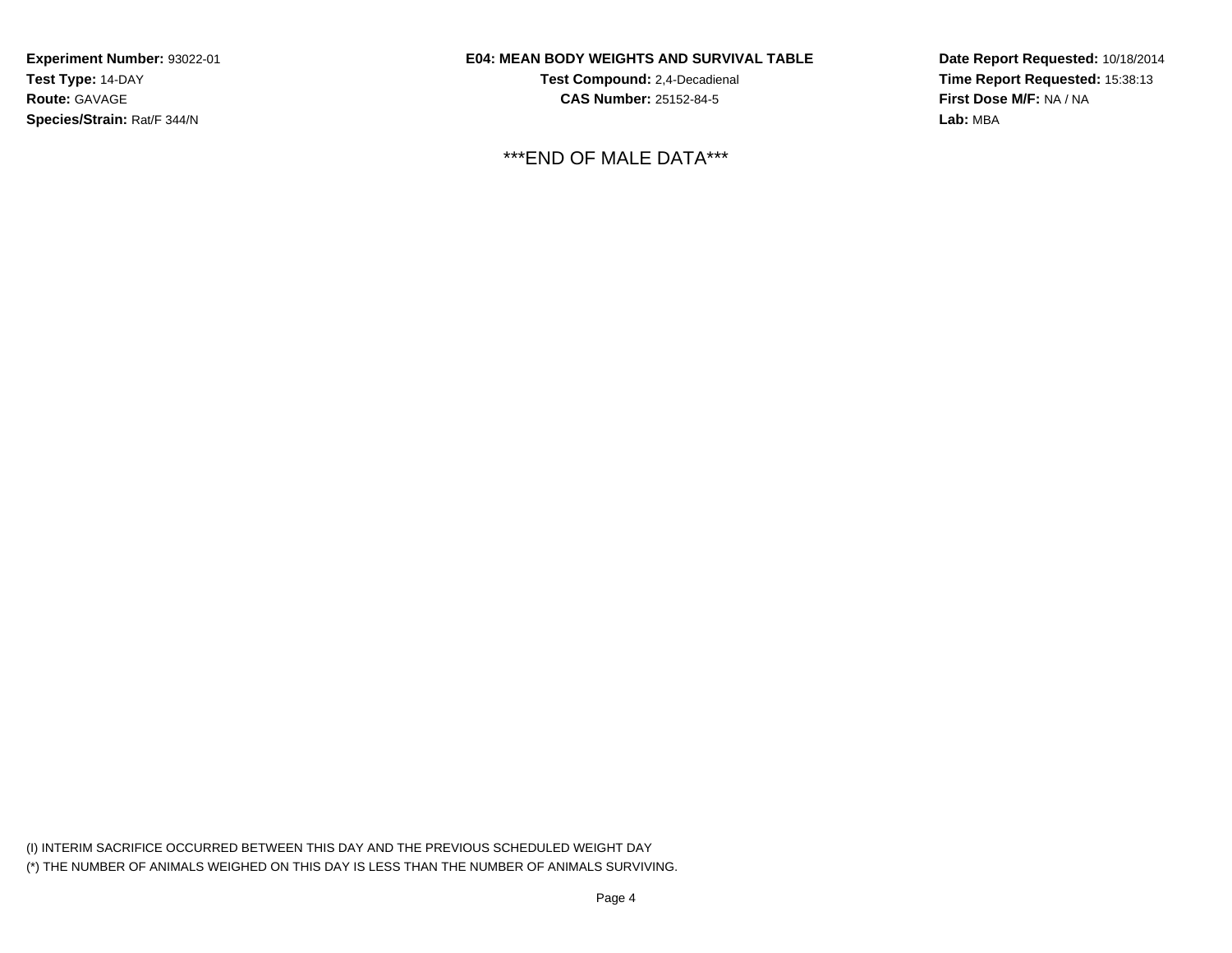#### **E04: MEAN BODY WEIGHTS AND SURVIVAL TABLE**

**Test Compound:** 2,4-Decadienal **CAS Number:** 25152-84-5

**Date Report Requested:** 10/18/2014**Time Report Requested:** 15:38:13**First Dose M/F:** NA / NA**Lab:** MBA

### **FEMALE**

| <b>DAY</b>         | 0.0   | <b>MG/KG</b> |       | 45.0 KG/KG  |   |       | 133.0 MG/KG |   |       | 400.0 MG/KG         |             |
|--------------------|-------|--------------|-------|-------------|---|-------|-------------|---|-------|---------------------|-------------|
|                    | WT(g) | N            | WT(g) | % OF CNTL N |   | WT(g) | % OF CNTL N |   |       | $WT(g)$ % OF CNTL N |             |
|                    | 87.6  | 5            | 86.5  | 98.7        | 5 | 87.8  | 100.3       | 5 | 87.2  | 99.6                | 5           |
|                    | 108.8 | 5            | 108.4 | 99.6        | 5 | 107.9 | 99.1        | 4 | 110.1 | 101.1               | -5          |
| 17                 | 129.5 | 5            | 131.0 |             | 5 | 131.2 |             |   | 134.6 |                     |             |
| TERM<br><b>SAC</b> | 129.5 | 5            | 131.0 | 101.2       | 5 | 131.2 | 101.2       | 4 | 134.6 | 103.9               | $5^{\circ}$ |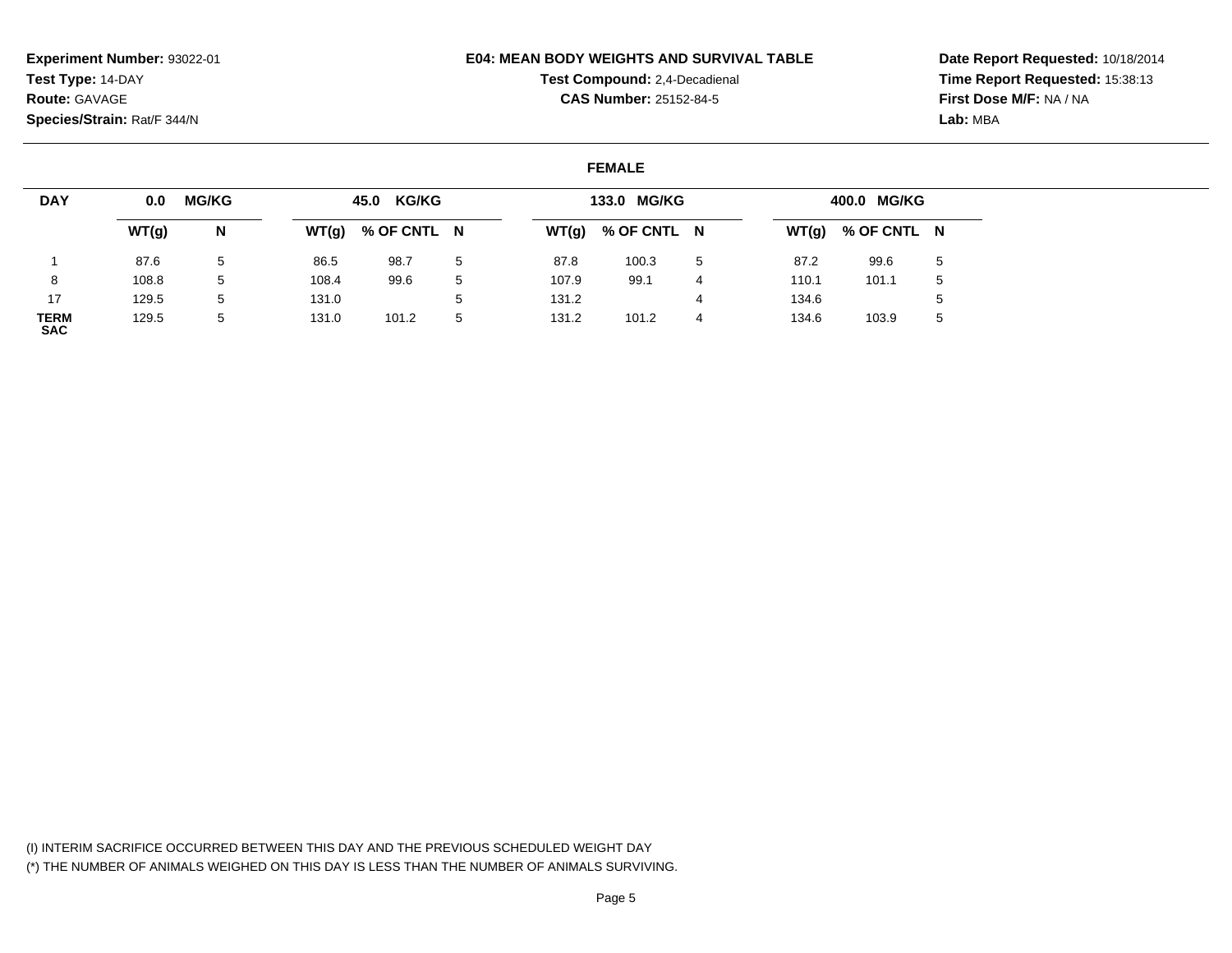## **E04: MEAN BODY WEIGHTS AND SURVIVAL TABLE**

**Test Compound:** 2,4-Decadienal **CAS Number:** 25152-84-5

**Date Report Requested:** 10/18/2014**Time Report Requested:** 15:38:13**First Dose M/F:** NA / NA**Lab:** MBA

#### **FEMALE**

| <b>DAY</b>          |       | 1200.0 MG/KG        |              |      | 3600.0 MG/KG        |    |
|---------------------|-------|---------------------|--------------|------|---------------------|----|
|                     |       | $WT(g)$ % OF CNTL N |              |      | $WT(g)$ % OF CNTL N |    |
|                     | 86.3  | 98.5                | 5            | 85.8 | 97.9                | -5 |
| 8                   | 92.3  | 84.8                | 5            |      |                     |    |
| 17                  | 109.8 |                     | $\mathbf{b}$ |      |                     |    |
| <b>TERM</b><br>0.00 | 109.8 | 84.8                | 5            |      |                     |    |

**SAC**